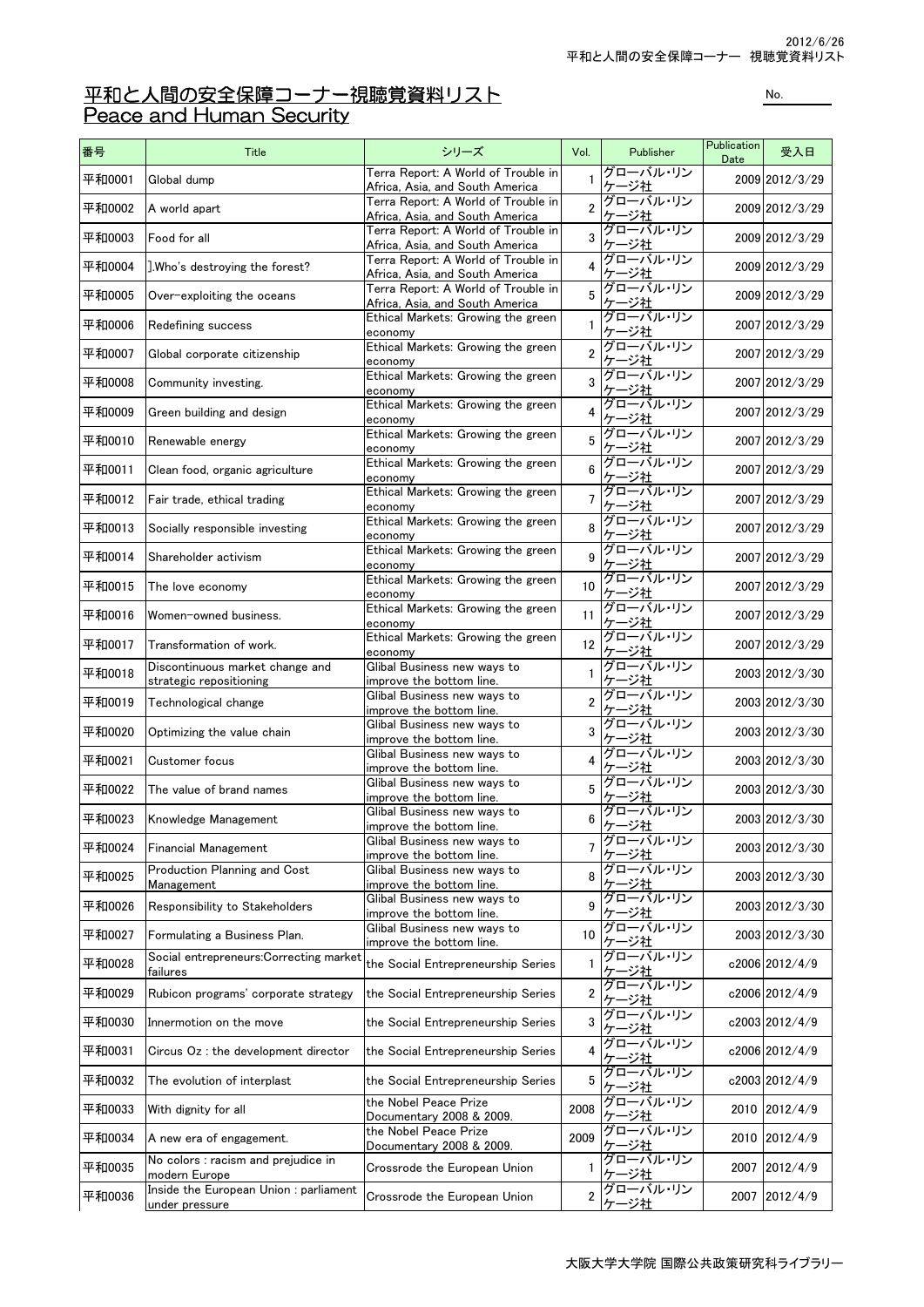| 番号     | <b>Title</b>                                                                                       | シリーズ                                                              | Vol.           | Publisher               | <b>Publication</b><br>Date | 受入日             |
|--------|----------------------------------------------------------------------------------------------------|-------------------------------------------------------------------|----------------|-------------------------|----------------------------|-----------------|
| 平和0037 | Help wanted : dynamics of the EU labor<br>market                                                   | Crossrode the European Union                                      | 3              | グローバル・リン<br>ケージ社        | 2007                       | 2012/4/9        |
| 平和0038 | Human trafficking : a crisis for the EU<br>and the world                                           | Crossrode the European Union                                      | 4              | グローバル・リン<br>ケージ社        | 2007                       | 2012/4/9        |
| 平和0039 | Identities : culture and nationality in<br>Europe today                                            | Crossrode the European Union                                      | 5              | グローバル・リン<br>ケージ社        | 2007                       | 2012/4/9        |
| 平和0040 | Stop the flow : analyzing the causes of<br><b>EU</b> immigration                                   | Crossrode the European Union                                      | 6              | グローバル・リン<br>ケージ社        | 2007                       | 2012/4/9        |
| 平和0041 | Fundamentalist fervor                                                                              | Global Issues 4-part series                                       | $\mathbf{1}$   | グローバル・リン<br>ケージ社        | 2010                       | 2012/4/9        |
| 平和0042 | Globalization at a crossroads                                                                      | Global Issues 4-part series                                       | $\overline{2}$ | グローバル・リン<br>ケージ社        |                            | 2010 2012/4/9   |
| 平和0043 | Women's rights : raising the glass<br>ceiling                                                      | Global Issues 4-part series                                       | 3              | グローバル・リン<br>ケージ社        | 2010                       | 2012/4/9        |
| 平和0044 | Targeting terror                                                                                   | Global Issues 4-part series                                       | 4              | グローバル・リン<br><u>ケージ社</u> | 2010                       | 2012/4/9        |
| 平和0045 | Economic change                                                                                    | the New Global Economics: A Real<br>World Guide.                  | 1              | グローバル・リン<br>ケージ社        |                            | 2003 2012/4/10  |
| 平和0046 | Economic indicators                                                                                | the New Global Economics: A Real<br>World Guide.                  | $\overline{2}$ | グローバル・リン<br>ケージ社        |                            | 2003 2012/4/10  |
| 平和0047 | The market mechanism                                                                               | the New Global Economics: A Real<br>World Guide.                  | 3              | グローバル・リン<br>一ジ社<br>ヶ    |                            | 2003 2012/4/10  |
| 平和0048 | Competition and market regulation                                                                  | the New Global Economics: A Real<br>World Guide.                  | 4              | グローバル・リン<br>ケージ社        |                            | 2003 2012/4/10  |
| 平和0049 | State control and private initiative                                                               | the New Global Economics: A Real<br>World Guide.                  | 5              | グローバル・リン<br>ケージ社        |                            | 2003 2012/4/10  |
| 平和0050 | Investment and growth                                                                              | the New Global Economics: A Real<br>World Guide.                  | 6              | グローバル・リン<br>ケージ社        |                            | 2003 2012/4/10  |
| 平和0051 | Financial systems for growth                                                                       | the New Global Economics: A Real<br>World Guide.                  | $\overline{7}$ | グローバル・リン<br>ケージ社        |                            | 2003 2012/4/10  |
| 平和0052 | How to cope with unemployment                                                                      | the New Global Economics: A Real<br>World Guide.                  | 8              | グローバル・リン<br>ケージ社        |                            | 2003 2012/4/10  |
| 平和0053 | International trade                                                                                | the New Global Economics: A Real<br>World Guide.                  | 9              | グローバル・リン<br>ケージ社        |                            | 2003 2012/4/10  |
| 平和0054 | European integration                                                                               | the New Global Economics: A Real<br>World Guide.                  | 10             | グローバル・リン<br>ケージ社        |                            | 2003 2012/4/10  |
| 平和0055 | Why women count: Africa, Middle East, Why Women Count: Video Clio<br>South Asia                    | Collection                                                        | $\mathbf{1}$   | グローバル・リン<br>ケージ社        | 2009                       | 2012/4/10       |
| 平和0056 | Why women count: Western Europe,<br>Central Europe, Commonwealth of<br>Independent States and Asia | Why Women Count: Video Clio<br>Collection                         | $\overline{2}$ | グローバル・リン<br>ケージ社        | 2009                       | 2012/4/10       |
| 平和0057 | Why women count : Southeast Asia,<br>Pacific, Caribbean, Latin America                             | Why Women Count: Video Clio<br>Collection                         | 3              | グローバル・リン<br>ケージ社        | 2009                       | 2012/4/10       |
| 平和0058 | Thai for intermediate learners                                                                     |                                                                   |                | Paiboon                 |                            | 2004 2012/4/10  |
| 平和0059 | Complete Indonesian                                                                                |                                                                   |                | Teach Yourself          |                            | c2003 2012/4/10 |
| 平和0060 | Belajar bahasa Indonesia = Learn<br>Indonesian                                                     | はじめてのインドネシア語 初級者                                                  |                | Eurotalk                |                            | c2003 2012/4/10 |
| 平和0061 | Matuto ng Tagalog = Learn Tagalog:<br>Talk now! beginners                                          | はじめてのタガログ語 初級者                                                    |                | Eurotalk                |                            | c2002 2012/4/10 |
| 平和0062 | Matuto ng Tagalog = Learn Tagalog                                                                  | 絵で覚えるタガログ語 全年齢                                                    |                | Eurotalk                |                            | c2005 2012/4/10 |
| 平和0063 | タイ語 = Thai                                                                                         | Talk now 初級者<br>海外旅行・ビジネスに役立つタイ語<br>耳で覚えるタイ語 : World talk 中級<br>者 |                | Eurotalk                |                            | 2012/4/10       |
| 平和0064 | 耳で覚えるはじめてのフィリピン語                                                                                   |                                                                   |                | ナツメ社                    | 2005                       | 2012/4/12       |
| 平和0065 | はじめてのフィリピン語                                                                                        |                                                                   |                | 明日香出版社                  | 2010                       | 2012/4/12       |
| 平和0066 | インドネシア語のしくみ                                                                                        |                                                                   |                | 白水社                     | 2005                       | 2012/4/12       |
| 平和0067 | タイ語の基本:初級から中級まで                                                                                    |                                                                   |                | 三修社                     | 2008                       | 2012/4/12       |
| 平和0068 | 今すぐ話せるフィリピン語(タガログ語)<br>入門編                                                                         |                                                                   | $\overline{2}$ | ナガセ                     | 2000                       | 2012/4/13       |
| 平和0069 | 中級タイ語総合読本:タイの社会と文<br>化を読む                                                                          |                                                                   |                | 白水社                     | 2005                       | 2012/4/13       |
| 平和0070 | まずはこれだけ フィリピン語                                                                                     |                                                                   |                | 国際語学社                   |                            | 2003 2012/4/13  |